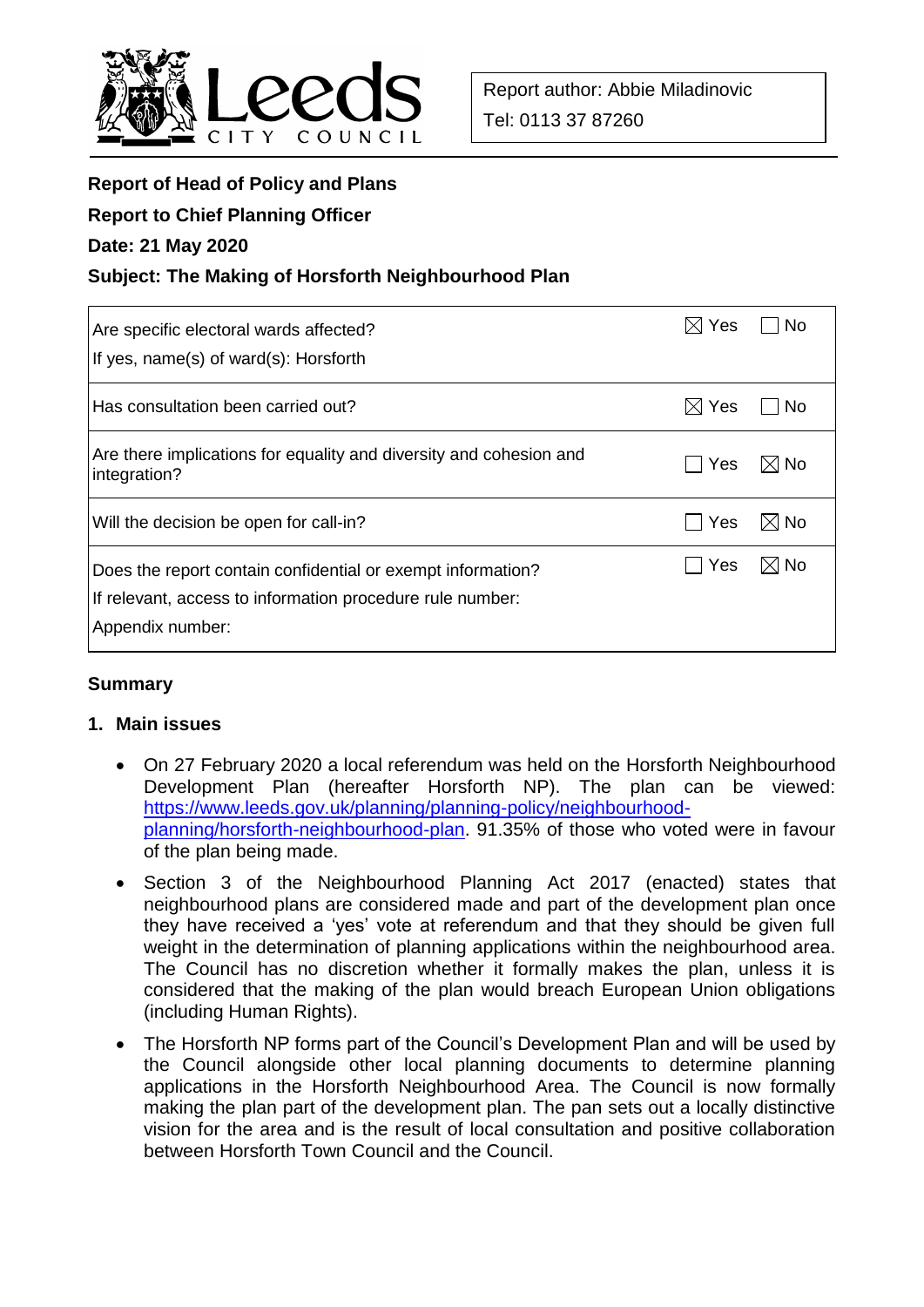## **2. Best Council Plan Implications** (click [here](https://www.leeds.gov.uk/your-council/plans-and-strategies/council-plans) for the latest version of the Best Council Plan)

 Neighbourhood planning helps to deliver on the ambitions of the Best Council Plan by enabling local communities to have a voice in shaping the future growth of their areas. It provides the opportunity to identify and plan for the future sustainability of an area by preparing locally-distinctive planning policies which will be used by the Council to help determine planning applications in a given area and by setting out projects and aspirations.

# **3. Resource Implications**

- The Horsforth Neighbourhood Plan has been prepared by Horsforth Town Council with the support and assistance of the City Council and others. There has been a good working relationship between all during the preparation of the plan proposal.
- The Council has claimed the full grant funding available to local authorities from MHCLG to help cover the cost of supporting neighbourhood planning groups. £5,000 was claimed on designation of the Horsforth Neighbourhood Area and £20,000 has been claimed to cover the costs of the examination and referendum.

## **Recommendations**

- The Chief Planning Officer is recommended to:
- a) Make the Horsforth Neighbourhood Plan.

# **1. Purpose of this report**

1.1 This report recommends that the Chief Planning Officer makes the Horsforth NP following the result of the local referendum on Thursday 27 February 2020 where a majority of those voting (91.35%) voted in favour the plan.

# **2. Background information**

- 2.1 The Localism Act 2011 amended the Planning and Compulsory Purchase Act 2004 to introduce major reforms to the planning system, giving local communities the 'right' to prepare a neighbourhood plan. A neighbourhood plan is a statutory planning document which can set out local planning policies for the development and use of land in a neighbourhood and is subject to public consultation, independent examination and a referendum.
- 2.2 A neighbourhood plan must meet the statutory 'basic conditions', the key 'conditions' being 'general conformity' with local strategic planning policies and 'regard' to the national planning policies in the National Planning Policy Framework. These set the parameters for the plan and an independent examiner then assesses whether a plan meets the 'basic conditions' or not.
- 2.3 There are 39 groups in Leeds preparing neighbourhood plans. Of the 39, 15 have been formally made by the Council. Over the next 12 months it is expected that many more of the Plans will reach examination and referendum stage. Clifford was the first neighbourhood plan in Leeds to be formally made by the Council's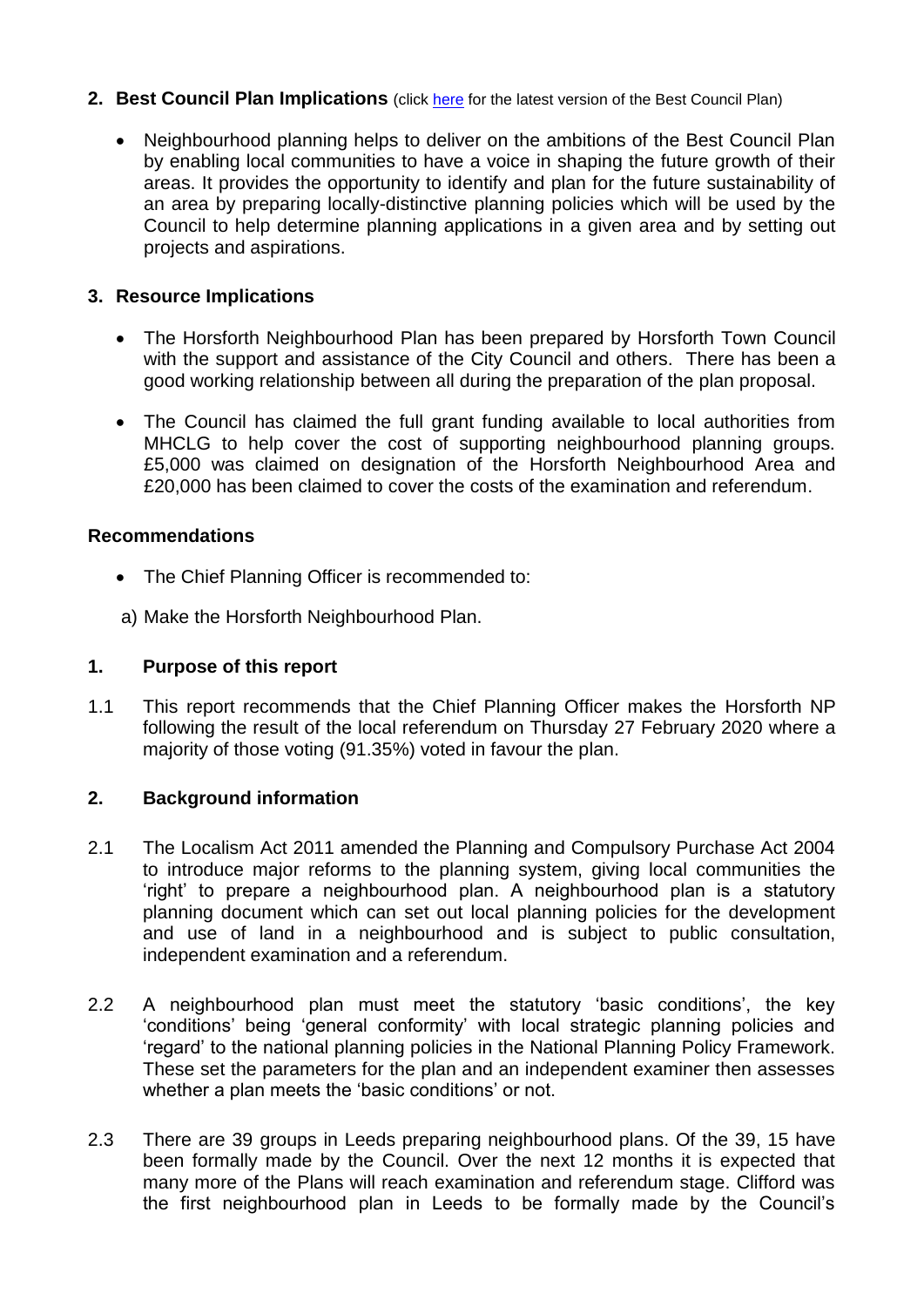Executive Board in March 2017. Executive Board also resolved that further plans in Leeds that come forward can be made by the Chief Planning Officer through delegated powers

#### **3. Main issues**

#### *Referendum*

- 3.1 A referendum was held in the Horsforth Neighbourhood Area on Thursday 27 February 2020 and posed the question "Do you want Leeds City Council to use the Neighbourhood Plan for Horsforth to help it decide planning applications in the neighbourhood area?"
- 3.2 A majority of those who voted were in favour of the Horsforth NP being used to help decide planning applications in the neighbourhood area. The results of the referendum were:

| <b>Response</b> | <b>Votes</b>  |
|-----------------|---------------|
| <b>Yes</b>      | 2597 (91.35%) |
| <b>No</b>       | 246 (8.65%)   |
| <b>Turnout</b>  | 17.71%        |

#### *Making the Plan*

3.3 Section 3 of the Neighbourhood Planning Act 2017 (enacted) states that:

"*a neighbourhood plan which relates to that area also forms part of the development plan for that area if-*

- *(a) Section 38A(4)(a) (approval by referendum) applies in relation to the neighbourhood development plan, but*
- *(b) The local planning authority to whom the proposal for making the plan has been made have not made the plan."*
- 3.4 This means that once a neighbourhood plan has received yes vote at referendum, a plan is considered part of the development plan for the area in the determination of planning applications.
- 3.5 Given that more than half of those voting voted in favour of the Plan, statutory requirements state that the Council must make the Horsforth NP within 8 weeks following the day of the referendum. It is therefore considered appropriate for the Council to formally make the Horsforth NP part of the Development Plan for Leeds.
- 3.6 The Council has no discretion in making the Plan unless it considers that making of the Plan would breach, or would otherwise be incompatible with, any EU obligation or any of the Convention Rights (within the meaning of the Human Rights Act 1998).
- 3.7 Officers are satisfied that the making of the Horsforth NP would not breach, nor be otherwise incompatible with, any EU obligation or any of the Convention rights (within the meaning of the Human Rights Act 1998).

## **4. Corporate considerations**

**4.1 Consultation and engagement**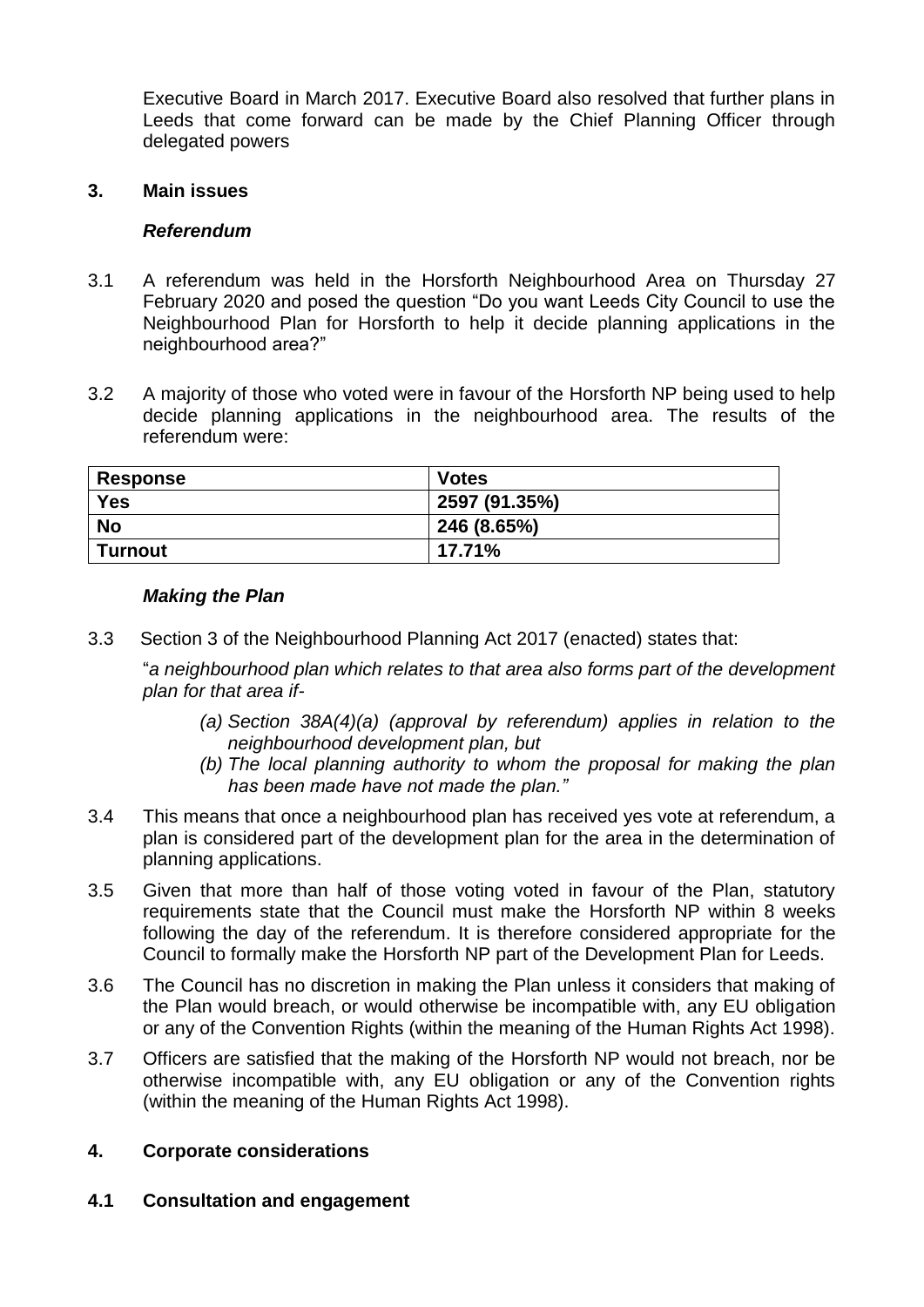- 4.1.1 The Plan was prepared through ongoing community consultation and engagement as well as positive collaboration with the Council.
- 4.1.2 Ward Members and the Executive Member have been kept informed of the Plan's progress by both officers and the Town Council. They have also been consulted on the decision to make the plan.

## **4.2 Equality and diversity / cohesion and integration**

4.2.1 The Government has undertaken an Equalities Impact Assessment of the Localism Act in relation to neighbourhood planning (2011). The Council views the neighbourhood planning process as an opportunity to deliver equality, diversity, cohesion and integration objectives.

## **4.3 Council policies and the Best Council Plan**

- 4.3.1 Neighbourhood planning helps to deliver the ambitions of the Best Council Plan by giving local communities the opportunity to directly shape the future of their local areas. It meets the Best City Priorities in a number of ways, for example:
	- **Health and Wellbeing:** neighbourhood plans can address health and wellbeing through exploring green space and green infrastructure issues and including urban design principles;
	- **Sustainable Infrastructure:** neighbourhood plans can identify opportunities to improve physical and social infrastructure and include projects to implement those improvements. in addition they can shape green / blue infrastructure design and delivery;
	- **Child-Friendly City:** neighbourhood plans can identify sites for new play provision, improve connectivity to existing play provision and can help to ensure new development facilitates children's play and activity;
	- **Age-Friendly Leeds:** neighbourhood plans can help older people to remain in their communities by encouraging new provision of housing suitable for elderly people or by identifying sites for new development;
	- **Culture:** neighbourhood plans can help to protect existing cultural and community assets and facilities. In addition, they can identify areas of special historic / cultural character for consideration in the planning process and nominate non-designated heritage assets to the Council for inclusion in a Local Heritage List;
	- **Housing:** neighbourhood plans can identify and allocate sites for housing development to meet local needs and can shape the delivery of the Council's development allocations;
	- **Safe, Strong Communities:** neighbourhood plans can help to build local capacity and community cohesion by bringing together residents, businesses and other stakeholders to prepare a vision for their area; and
	- **Inclusive Growth:** neighbourhood plans can be used to bid for funding for local projects which are important to the local community, they can also influence the spending of the neighbourhood portion of the Community Infrastructure Levy.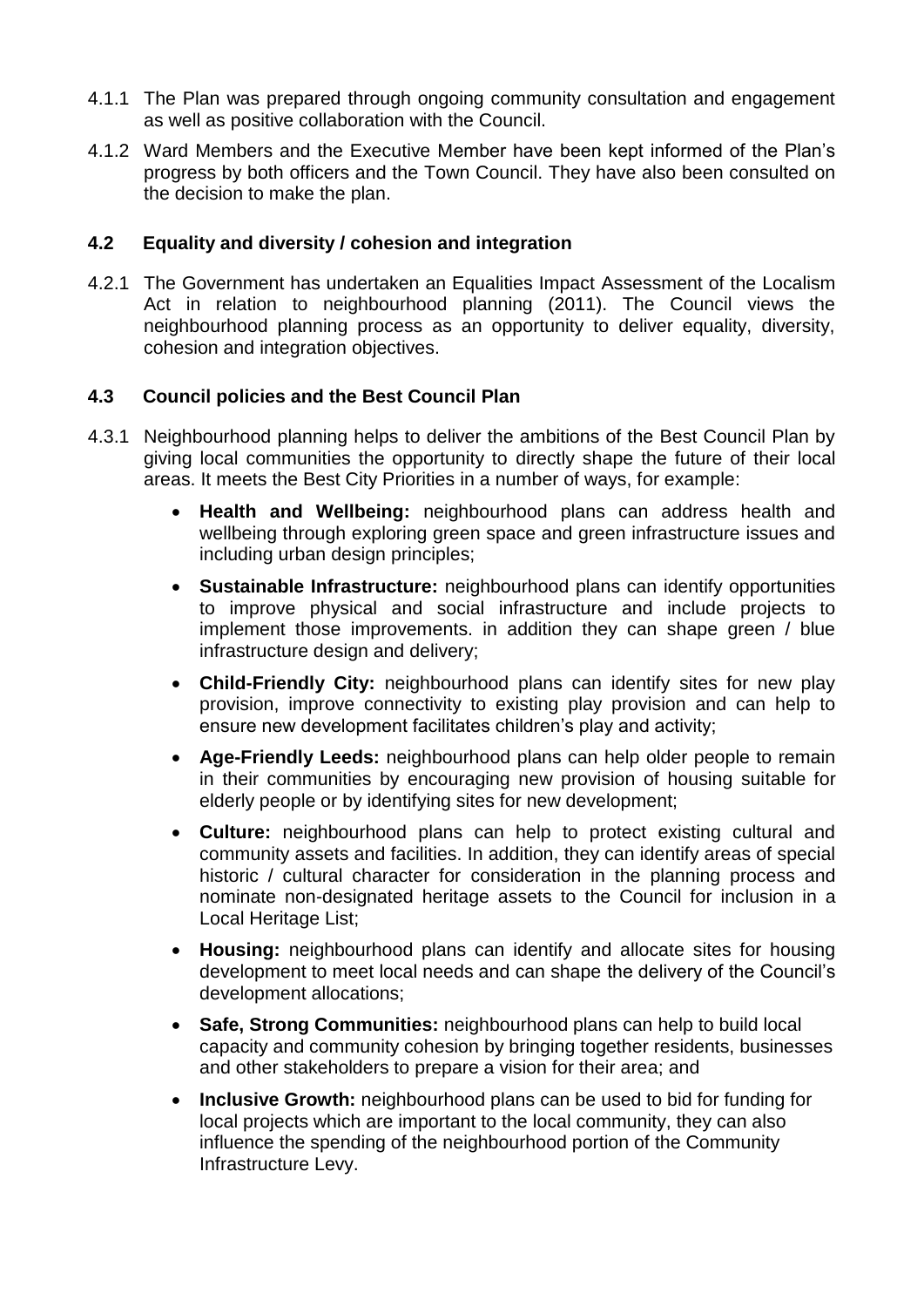# **Climate Emergency**

4.3.2 Neighbourhood plans must contribute to the achievement of sustainable development and can help mitigate against the effects of climate change. In particular, they can shape how blue / green infrastructure is delivered and identify links and networks, identify sites that extend habitat networks, promote active travel, and support new development that is of a high quality and sustainable design.

#### **4.4 Resources, procurement and value for money**

- 4.4.1 The expenditure cost of neighbourhood plans to the Council varies, related to local issues and the local capacity to prepare a plan as well as the size of the referendum area. The Town Council has had a high capacity to prepare the Plan. The cost to the Council of the Horsforth NP independent examination was £6224.10 and the referendum was £29,792.45.
- 4.4.2 Local Planning authorities are able to claim £20,000 from the Ministry of Housing, Communities and Local Government following the successful examination of a neighbourhood plan and the fixing of a date for the referendum. A claim for £20,000 for the Horsforth NP has been submitted.

## **4.5 Legal implications, access to information, and call-in**

4.5.1 As soon as possible after a neighbourhood plan is made, the Local Planning Authority must publish the Plan together with the 'decision statement'. This will set out the details of where and when the Plan can be viewed. The decision is exempt from call-in pursuant to Rule 5.1.3 of the Executive Decision making Procedure rules as it is considered urgent as any delay in making the decision will seriously prejudice the Council's interest, namely that it would not be possible to make the Plan in accordance with the statutory timeframe which requires that the Plan be made within 8 weeks from the day after the referendum is held.

## **4.6 Risk management**

- 4.6.1 The Examination process tested the Horsforth NP against the 'Basic Conditions'. The modifications that were recommended by the Examiner have amended the Plan so that it fully meets the Basic Conditions. This has minimised risk of challenge and removed any potential conflict between the Neighbourhood Plan and the adopted policies of the development plan. The process has resulted in clear, robust and deliverable policies for applicants and the Council as the Local Planning Authority.
- 4.6.2 Once a neighbourhood plan is made, its policies take precedence over existing nonstrategic policies in the Local Plan for that neighbourhood area if there is conflict. However, with the collaboration between the Council and the Town Council throughout the preparation of the Plan, no areas of conflict have been identified.

# **5. Conclusions**

5.1 The Horsforth Neighbourhood Plan meets the statutory 'basic conditions' and given the referendum result it must be made by the Council.